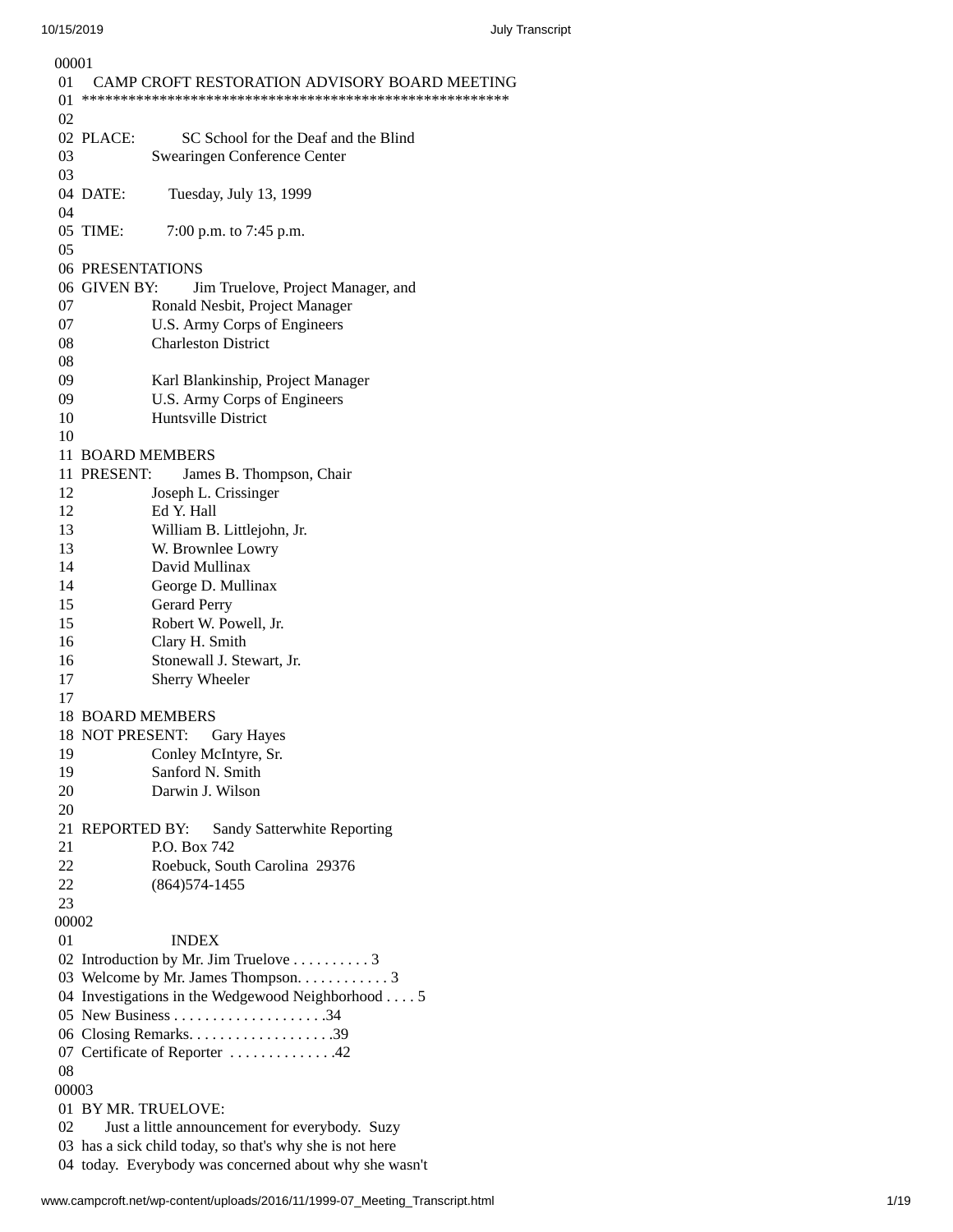05 here. She is usually here and greeting everybody when 06 they walk in the door. 07 And one other announcement. This is Ron Nesbit, 08 and he's out of our district office, also. He's 09 another project manager, and we're getting a few more 10 FUD sites going across the state. We're trying to 11 have a little more backup where I'm not the only one. 12 If you try to get in touch with somebody, we'll 13 have somebody else that's knowledgeable about what's 14 going on; and between the two of us, we'll try to be 15 able to cover the different sites around the state. 16 Okay. With that in mind, Ron actually is going 17 to take over my telephone number. We'll share number s 18 for awhile. So we just got voice mail, so you're 19 welcome to call in if you've got something, you can 20 leave it there, and we'll try to get back in touch 21 with you. 22 Okay. The agenda is fairly short, and then 23 we'll open it up for discussion at the end of it. 24 Then I'll turn it over to Mr. Thompson. 25 BY MR. THOMPSON: 00004 01 You're going to turn it over to me? Well, 02 listen, I want to thank everybody for being here 03 tonight. We've got a pretty crew here from the 04 committee. 05 The signs that go up outside of the gate, 06 they're put up by the school; and Jim was saying 07 earlier he's not sure why or what happened there, so 08 Suzy is not responsible for putting the signs up, I 09 don't think, but she is sick and won't be here, but 10 she sent her able assistant back there who is doing a 11 real job for us. 12 Are you going to start off or is Jim? 13 BY MR. NESBIT: 14 Jim will. 15 BY MR. THOMPS O N: 16 Jim is going to start off. 17 Jim, are you ready to start? 18 BY MR. TRUELOVE: 19 Yes. 20 BY MR. THOMPSON: 21 Okay. Jim is going to give us a presentation on 22 investigations of the Wedgewood Neighborhood. 23 BY MR. TRUELOVE: 24 Actually, I'm going to get Karl to do that. 25 BY MR. THOMPSON: 00005 01 Oh, okay. 02 BY MR. TRUELOVE: 03 Since Karl is here today. And I want to give 04 you a little background about where we're headed i n 05 Wedgewood. I know we told you that's where we're 06 going next, and then we've got to give you an outline, 07 also, with what happens after Wedgewood, what the 08 areas are programmed and where we're going from there. 09 Karl. 10 BY MR. BLANKINSHIP: 11 Good evening. I think I met most of you all. 12 For the ones that I haven't met, my name is Karl 13 Blankinship. I'm a technical manager or project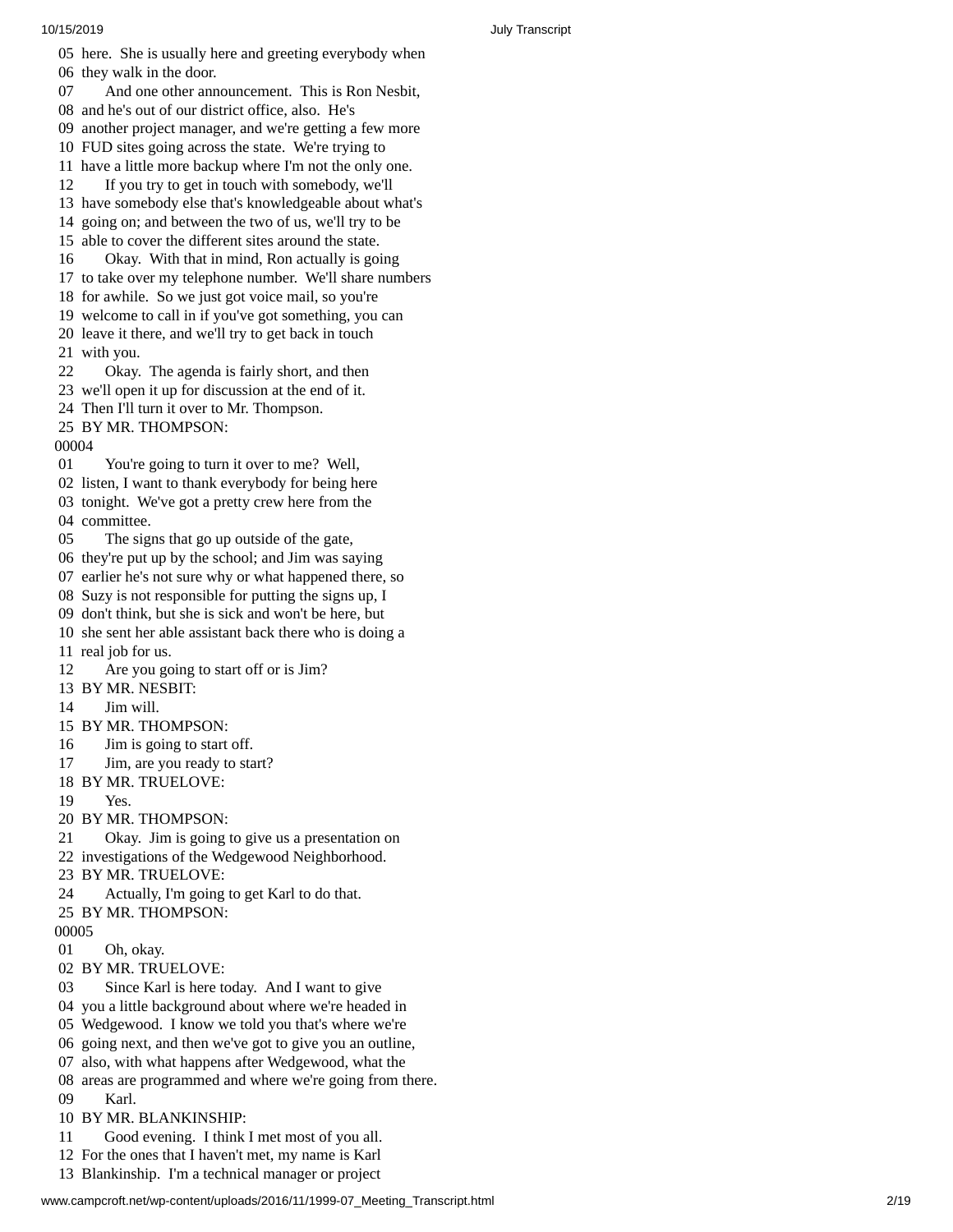- 14 manager from Huntsville from the Center of Expertise
- 15 for Ordnance. We work for Charleston and provide the 16 ordnance expertise to the Charleston District for Camp
- 17 Croft.
- 18 Since the last meeting, I realize that we
- 19 haven't really given you a good status update of where
- 20 we were, what we're doing and what we have ongoing.
- 21 So I tried to put together something tonight to at
- 22 least help you understand where we are contract wise
- 23 and what pieces of work we have under way and what w e 24 have planned in the future.
- 25 From this light, I apologize. I don't have 0 0 0 0 6
- 01 handouts for everyone. If you would like to get a
- 02 copy of the slides, we can make those available to you
- 03 later. If you will give one of the ladies in the back
- 04 your name, I will get those to you.
- 05 Last year, our contract with HFA, the capacity 06 on that contract expired and we had to change 07 contractors.
- 08 What we've done is hired UXB International.
- 09 They've been over here before and they've done work in
- 10 the park. They're a very good company, and we have
- 11 them under contract right now to do removal action in
- 12 the Wedgewood area. That's OOU3 right up in here, and 13 also in Area 11C and D.
- 14 Those are two of the areas up by Wedgewood.
- 15 These two up in the very top. The reason we wen t t o
- 16 those next, they're closest to the populated area, and
- 17 right there adjacent to the Wedgewood Subdivision, so
- 18 we were fortunate enough to have enough money left
- 19 this year to pick those up so that we could get all
- 20 those areas up by Wedgewood done at one time.
- 21 We also extended our contract or modified th e
- 2 2 contract with Zapata to provide on-the-ground support
- 2 3 during the removal action in the Wedgewood area.
- 24 They'll be available to set up a brochure and a 25 pamphlet for all the landowners, go to them and tell 0 0 0 0 7
- 01 them exactly what we're doing. They'll go to their
- 02 house before we start any work in their area and
- 03 explain individually to them exactly what's going on
- 04 and when and how they'll be affected.
- 05 Just for a point of reference, the contracts
- 06 with UXB for those three areas are in the neighborhood
- 07 of a million dollars, just in round numbers.
- 08 BY MR. OSBORNE:
- 09 How many years?
- 10 BY MR. BLANKINSHIP:
- 11 Sir?
- 12 BY MR. OSBORNE:
- 13 How long? Three years, did you say?
- 14 BY MR. BLANKINSHIP:
- 15 No. No. The actual length of execution is
- 16 about six months. And this will -- this will help.
- 17 The reason I said about six months, hopefully, th i s
- 18 will help you understand why I couldn't put a real
- 1 9 good number on it.
- 20 The approach that we're using at Wedgewood is
- 21 very similar to what we ended up using on Dr. Lowry's
- 22 property. We're doing geophysical mapping.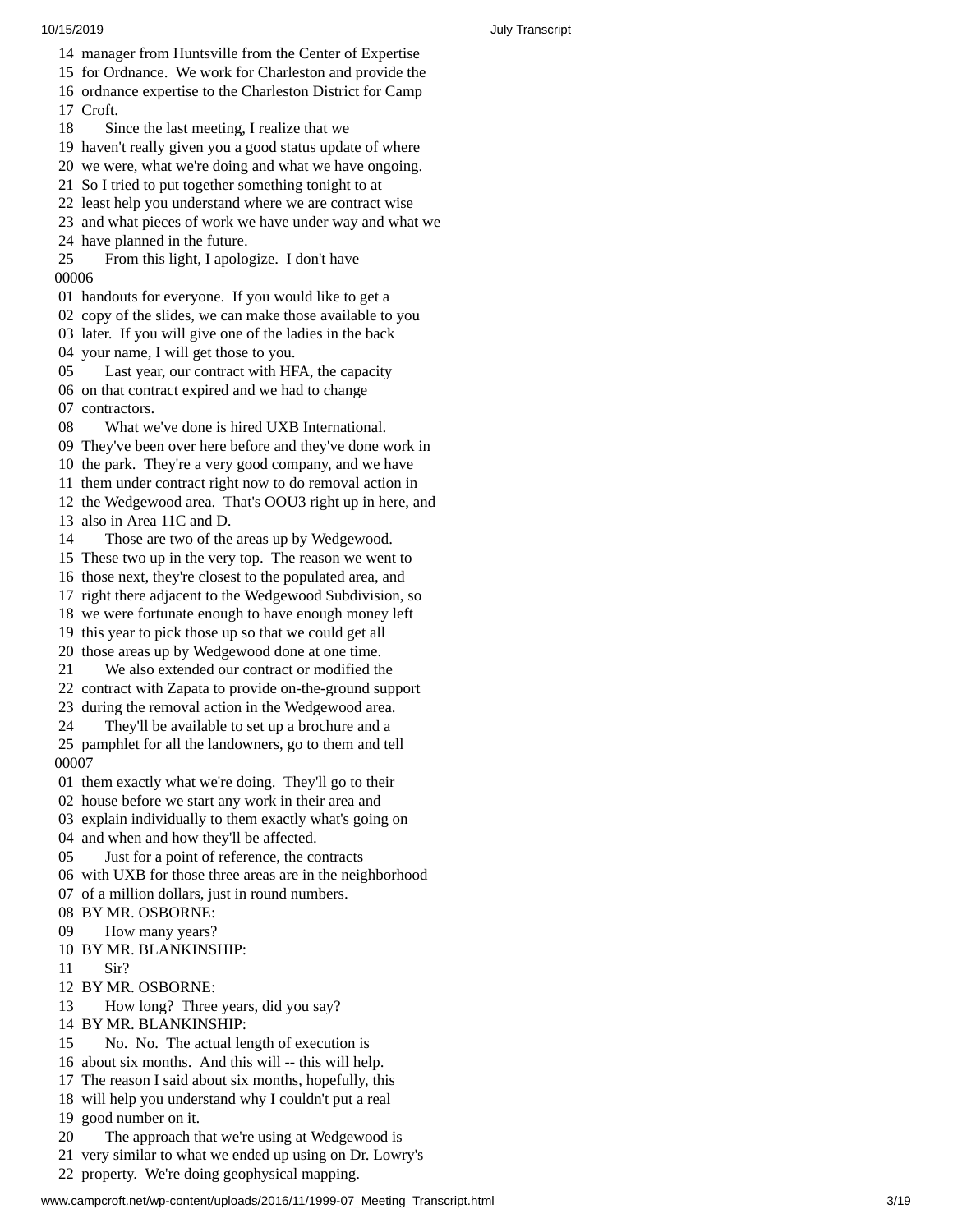23 (LIGHTS GO DIM)

24 BY MR. BLANKINSHIP:

25 Is that better? Can everyone see pretty well? 0 0 0 0 8

01 Can you all see around this? Is it blocking you or do 02 I need to move it? (Referring to board).

03 Okay. The approach that we're using is very 04 similar to what we did at Dr. Lowry's in the later

05 phases of his -- his -- the work on his property.

06 We're using geophysical mapping, and in th i s 07 case the primary instrument that we'll use is the

08 EM-61. For those who haven't seen it, if you can tell

09 much from that slide, it's a little small cart on two

10 wheels. All of the magnetic sensors are built into

11 this frame. So that's where all the data is collected

12 from from the pole at the top and bottom of this frame

13 system. The data is stored in this backpack the

14 gentleman is wearing, and he has a small key pad in

15 front so he can mark locations as he crosses a grid

16 line or as he goes around a tree or something like

17 that. He has a way to record that as he is going

18 along and doing the mapping.

19 The results that we get after they go through

20 quite an analysis will look something like this, and I 21 apologize. It's very, very difficult to see this, I

22 know.

23 The small spots on here, this is a very clean 24 area, but those spots represent some type of metallic 25 object under the ground. When we do the analysis

0 0 0 0 9

01 based on the output from the sensors, we can estimate

02 what the size of that object is, the mass and the 03 depth.

04 So we'll take the geophysics. We'll try to

05 match the items we're looking for. In the case of

06 Wedgewood, the marks that were made, we'll try to

07 match the signatures from the magnetics to items that

08 look like that on paper after we've done the analysis,

09 and then it will give us a better chance to go and dig

10 those specific things that we really think are

11 ordnance.

12 And, please, if you have any questions while I

13 go through here, stop me or holler; or if I say

14 something that doesn't make sense, it's easier to

15 explain it now than at the end.

16 After we finish the geophysical mapping, which

17 will take about a month in the Wedgewood area, we'll

18 stop and everyone will leave the site. There won't be 1 9 anyone left out here.

20 We'll take that data, do the analysis. The

21 contractor will analyze it. As they're doing their

22 analysis, we'll also take it into our office and do a

2 3 parallel analysis of the same data.

24 We -- there are several different pieces of

25 software that you can use to analyze this data, and 0 0 0 1 0

01 we'll use a couple different ones, overlay the

02 results, and everything that the contractor thinks we

03 should dig, we'll dig those, plus everything we think

04 we should dig in addition to that, we'll dig those as 05 well to make sure that his analysis of the data is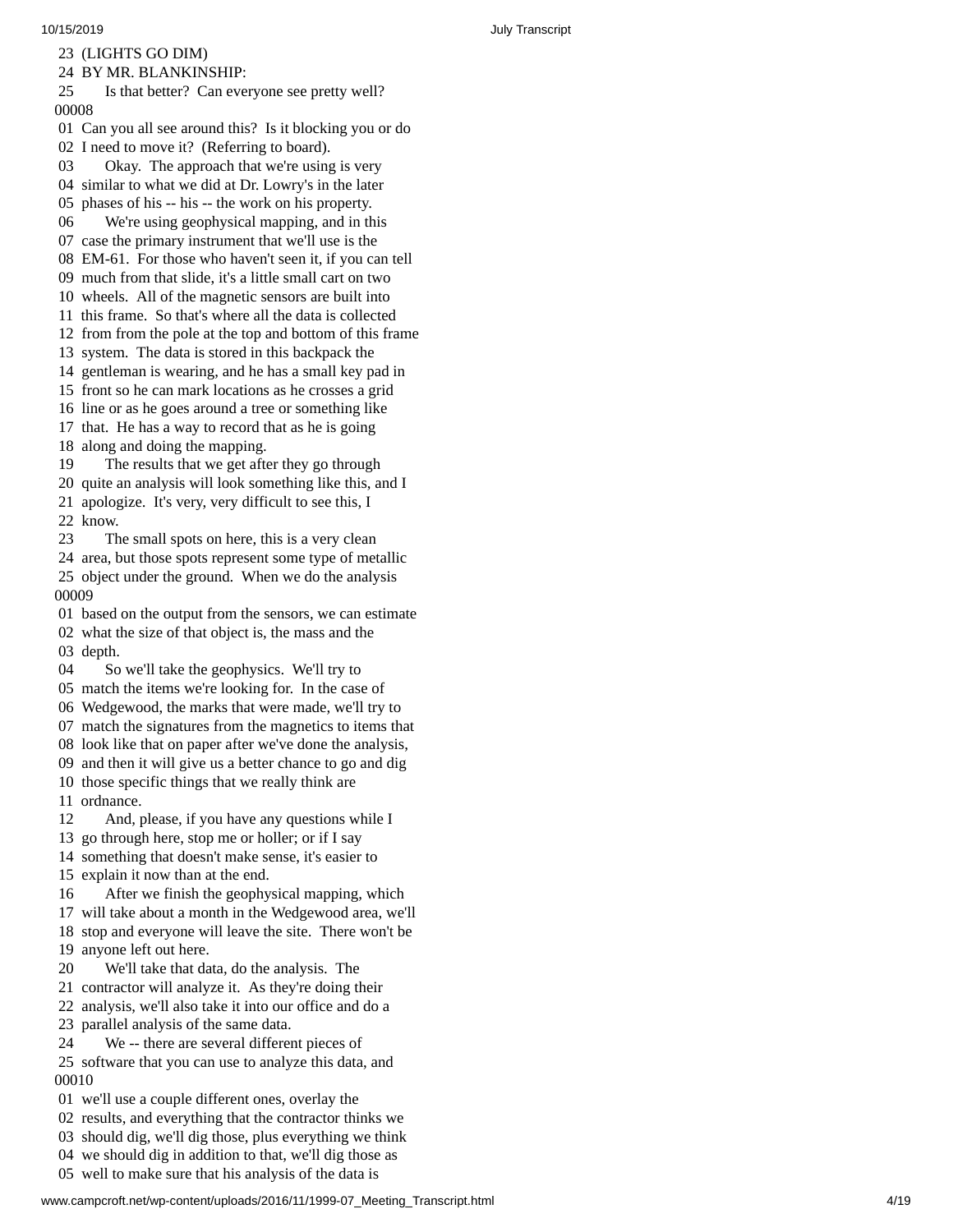- 06 correct. And we'll also go back and do what --07 something similar to the quality assurance that we did
- 08 before so that we'll go into that area and check it
- 09 with another instrument just to make sure that we
- 10 haven't missed anything.
- 11 After the -- after the analysis, we'll come back
- 12 and do the actual intrusive work, go and dig the
- 13 anomalies. We expect that to last, just as a guess
- 14 right now, eight to ten weeks. We don't know how many
- 15 anomalies we'll have to dig, but our best estimate,
- 16 based on the information we have, puts it at about an
- 1 7 eight to ten week effort.
- 18 During those eight to ten weeks, a number of the
- 19 homeowners in the Wedgewood area will be affected.
- 20 The -- when we dig anomalies, the people who actually
- 21 live on the lot that we're digging will need to be out
- 22 of their home, plus possibly several of the people
- 23 adjacent to them. That's based on the explosive
- 24 safety distance for the specific item that we think 25 we're looking for.
- 00011
- 01 We've lessened the impact quite a bit to the
- 02 landowners by using engineering controls, and I think
- 03 you all -- and I apologize. I don't have a picture of
- 04 them, but I think you all saw pictures before. It's
- 05 the aluminum box that we essentially set over the hole
- 06 that we're digging and dig inside a box. That reduces
- 07 the distance that we have to evacuate people from
- 08 about 850 feet down to 200 feet. So it greatly
- 09 reduces the size of the area we have to keep people 10 out of for their safety.
- 11 And just to highlight at the bottom, the main
- 12 thing that costs us time and money on ordnance
- 13 clearance is digging things that are not ordnance:
- 14 Bottle caps, trash, pieces of metal, scrap or
- 15 whatever.
- 16 By using this method, we feel like we can save a
- 17 substantial amount of time and disruption in the
- 18 neighborhood, and based on the bids we get or we've
- 19 gotten, if you remember back, the estimate for doing
- 20 this clearance was about three million dollars. Now
- 21 we're sitting less than a million based on using this
- 22 -- this new method. So I think we've seen substantial
- 23 savings and costs, and, hopefully -- and disruption to
- 24 the -- to the people in the neighborhood. 25 BY MR. OSBORNE:

- 00012
- 01 Before you take that one off of there.
- 02 BY MR. BLANKINSHIP:
- 03 Yes, sir.
- 04 BY MR. OSBORNE:
- 05 Have you contacted and talked to all t h e
- 06 homeowners now?
- 07 BY MR. BLANKINSHIP:
- 08 No, sir.
- 09 BY MR. OSBORNE:
- 10 Why not?
- 11 BY MR. BLANKINSHIP:
- 12 We will.
- 13 That's -- if you will hold off, that's part of
- 14 the presentation. Like I said, we will meet with all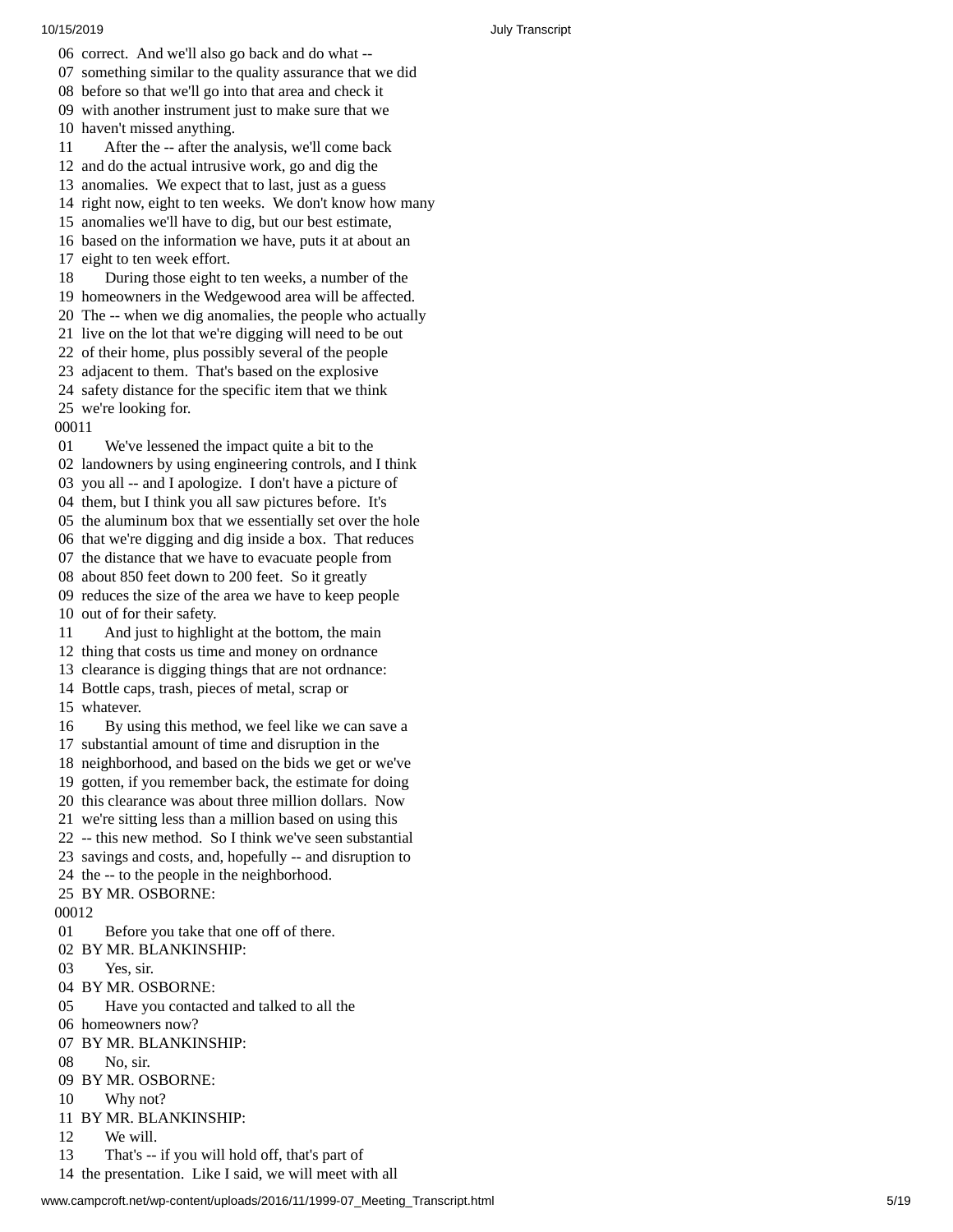1 5 o f t h e m.

- 16 BY MR. TRUELOVE:
- 17 When you say ---

18 BY MR. BLANKINSH I P:

- 19 We do have a schedule for that.
- 20 BY MR. OSBORNE:

21 I beg your pardon?

22 BY MR. TRUELOVE:

23 When you say "contact," probably all of them

24 have been contacted to the extent of asking for right 25 of entry, because our real estate people have already 0 0 0 1 3

01 contacted them asking for right of entry.

02 But have details of what's going to go on been

03 explained? No, because they have been contacted to

04 the extent of knowing that we're coming in and we want

05 to do this; and the reason that we're there, they

06 understand. Some of them have agreed and a few of

07 them -- some of them haven't. We then made personal

- 08 contact. We've got a person up here on the weekends
- 09 trying to catch up with them to make sure they
- 10 understand what's going on, but we haven't had a
- 11 meeting with them yet to explain the details of the
- 12 equipment, what kind of equipment we'll be using and
- 13 those level of details.

14 BY MR. OSBORNE:

- 15 Well, when you started out the original deal
- 16 that you had down at the camp down there years ago
- 17 showing people what you were doing, and Wedgewood was
- 18 one of the things that was listed at that time as
- 19 being dangerous, and I even took the Associated Press
- 20 up there and showed them the area; and I, at that
- 21 point, had gotten quite a few people to go ahead and
- 22 allow you guys to do an investigation and nothing was
- 23 ever done.
- 24 BY MR. TRUELOVE:
- 25 We did the investigation. The investigation is 0 0 0 1 4
- 01 what resulted in having a follow-up project to clean 0 2 u p.
- 03 BY MR. OSBORNE:
- 04 Is that the one area where you guys went in
- 05 there and dug?
- 06 BY MR. TRUELOVE:
- 07 We did one clean up on one area.
- 08 BY MR. OSBORNE:
- 09 I know you did.
- 10 BY MR. TRUELOVE:
- 11 We also did an investigation, a follow-up
- 12 investigation, the Phase II EE/CA, which is the basis
- 13 under which we're going back. We had the
- 14 authorization to go in there and spend a million
- 15 dollars to go clean up the property.
- 16 BY MR. OSBORNE:
- 17 Well, I was talking about, the property owner
- 18 that I'm talking about has said nobody has ever
- 19 contacted them yet.
- 20 BY MR. TRUELOV E:
- 21 I don't know which property owner it is. If you
- 22 will give me his number, I can see if he's one of the
- 23 ones that has either already signed or has been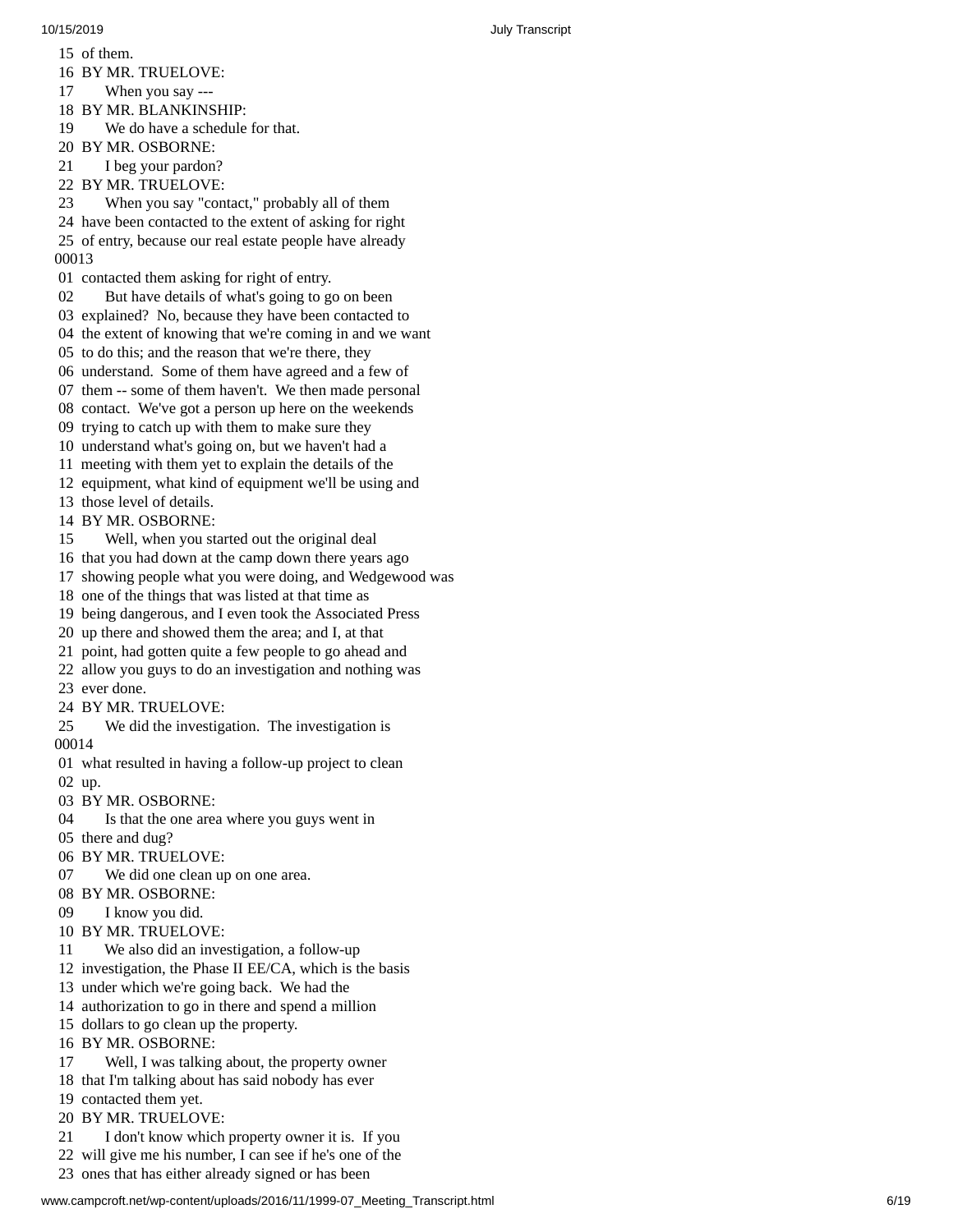10/15/2019 July Transcript 24 contacted for the right of entry. 25 But to the best of my knowledge, I know all of 0 0 0 1 5 01 them have been sent right of entries, and we've done 02 follow-ups with our real estate group to go in and 03 even knock on doors this last weekend trying to get 04 right of entries to go in to all those pieces of 05 property. 06 BY MR. OSBORNE: 07 Okay. 08 BY MR. THOMPSON: 09 Proceed. 10 BY MR. ZIMMERMAN: 11 Karl, I just have one question. 12 I know what a EM-61 is. I'm familiar with it. 13 I didn't even think about this myself until I -- we 14 were doing an experimental drill a couple of week s 15 ago, and -- my father and myself. We located what has 16 been positively identified as 1941 Fort Seal Slack, 17 which they used in large quantities. That was a 18 combination of cement powder, calcium carbonate, 19 magnesium phosphate and a lot of iron fillings which 20 was blended to give a very hard, but, I don't know, 21 porous on top of certain burial sites. 22 Okay. An EM-61, I guess, the magnetic -- you 23 know, the magnetic machine has it, but you're talking 24 about millions and millions of small iron fillings,

03 I can't answer that. 04 BY MR. ZIMMERMAN: 05 OKay. 06 BY MR. BLANKINSHIP: 07 I'd have to have one of the geophysics type 08 people look at it. 09 BY MR. ZIMMERMAN: 10 All right. Well, my father and I, ---11 BY MR. BLANKINSHIP: 12 To be make that --- 13 BY MR. ZIMMERMAN: 14 --- we had a sample taken from very close to 15 where you're talking about. We sent it through 16 Spartanburg Concrete. They had it checked out in 17 Holly Hill, South Carolina in a lab, and they 18 identified it as a 1941 Fort Seal 19 something-something-something slack. That's what it's 20 called which they did use. I just -- you know, I'm 21 not trying to throw a monkey wrench in your -- if you 22 can, because I personally have metal detectors on that 23 stuff, and, I mean, it messes them all up. 24 BY MR. THOMPSON: 25 Robin, when was that checked out? 00017 01 BY MR. ZIMMERMAN: 02 Last week, Mr. Thompson. 03 BY MR. LITTLEJOHN:

25 and they used that unmercifully at Croft. Will that

01 thing be able to go through that, I mean?

02 BY MR. BLANKINSHIP:

0 0 0 1 6

- 04 Do you have a written report or anything?
- 05 BY MR. ZIMMERMAN:
- 06 There will be a written report coming.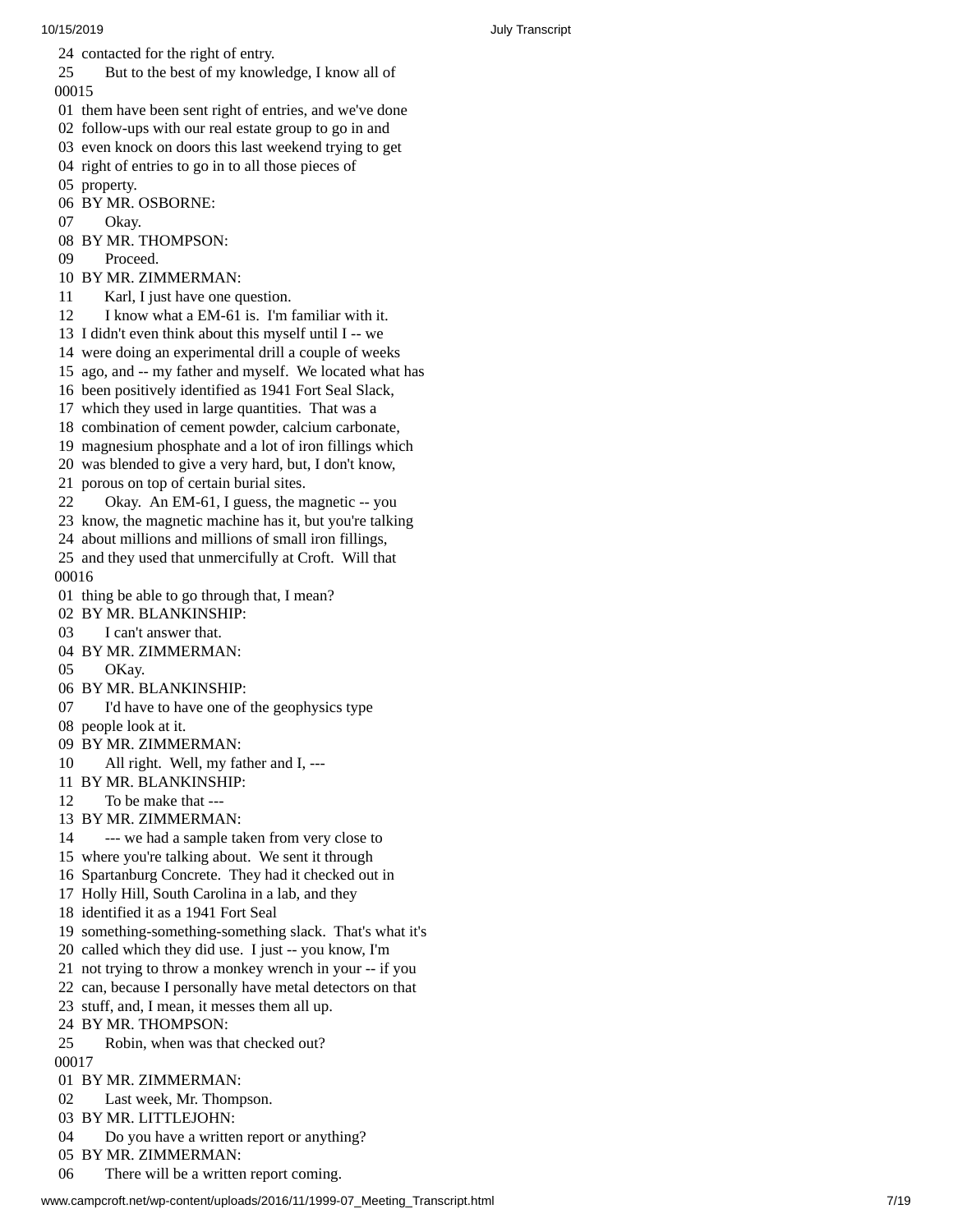- 07 BY MR. LITTLEJOHN:
- 08 You will need to furnish that to them.
- 09 BY MR. ZIMMERMAN:
- 10 I will. I will be glad to.
- 11 BY MR. BLANKINSHIP:
- 12 That will be -- that will be helpful, and I'll
- 13 provide it to our contractors.
- 14 BY MR. ZIMMERMAN:
- 15 And, I mean, because this is in a cantonment
- 16 area, and I do know that in a cantonment area they use
- 17 large quantities of the slack.
- 18 BY MR. BLANKINSHIP:
- 19 Okay.
- 20 This just gives an idea on the current status of
- 21 where we are. The draft work plans for the Wedgewood
- 22 area are under review in my office now. We finished
- 23 the internal review of the Explosive Safety
- 24 Submission, which has to go up to Washington for

25 approval. Those two will be available for the Board's 0 0 0 1 8

- 01 review, if you care to review them, about the end of 02 next month, which is the target right now.
- 03 And we started the preliminary planning on how
- 04 to help the residents, how to handle the relocations
- 
- 05 during the Removal Action, and we've started planning
- 06 with Zapata on the neighborhood support during those 07 relocations during the Removal Action.
- 08 BY MR. THOMPSON:
- 09 How long is that?
- 10 BY MR. BLANKINSHIP:
- 11 Sir?
- 12 BY MR. THOMPSON:
- 13 How long will the relocations take?
- 14 BY MR. BLANKINSHIP:
- 15 We don't really know until we finish some of the
- 16 mapping, but, essentially, it's only during the day.
- 17 What we're looking at is trying to work a five day
- 18 week, eight hours a day, and not ask the people to b e
- 19 -- to leave their home before about 9:00 in the
- 20 morning, so that they have time to do their --
- 21 hopefully, their normal thing and still allow the
- 22 contractor in. And then by usually 3:30 or 4:00 in
- 23 the afternoon, they should be wrapping up and moving 24 out of there.
- 25 So we don't have all the complete details on 0 0 0 1 9
- 01 exactly the times, but that's a pretty good estimate,
- 02 about 9:00 to 4:00 or something like that, but there
- 03 will be nothing overnight. As long as they're not
- 04 there digging anything, there's no reason that the
- 05 people can't go back to their home, and no reason, you
- 06 know, for them not to do whatever they normally do.
- 07 BY MR. THOMPSON:
- 08 And the ground will be left as it were, right?
- 09 BY MR. BLANKINSHIP:
- 10 Yes, sir. Yes, they will.
- 11 I've kind of touched on this several times
- 12 already, but to give you an idea of a very tentative
- 13 schedule right now but an idea of where we're headed ,
- 14 I hope to meet with the manager of Cotton Creek Golf
- 15 Course tomorrow, if possible, while we're here.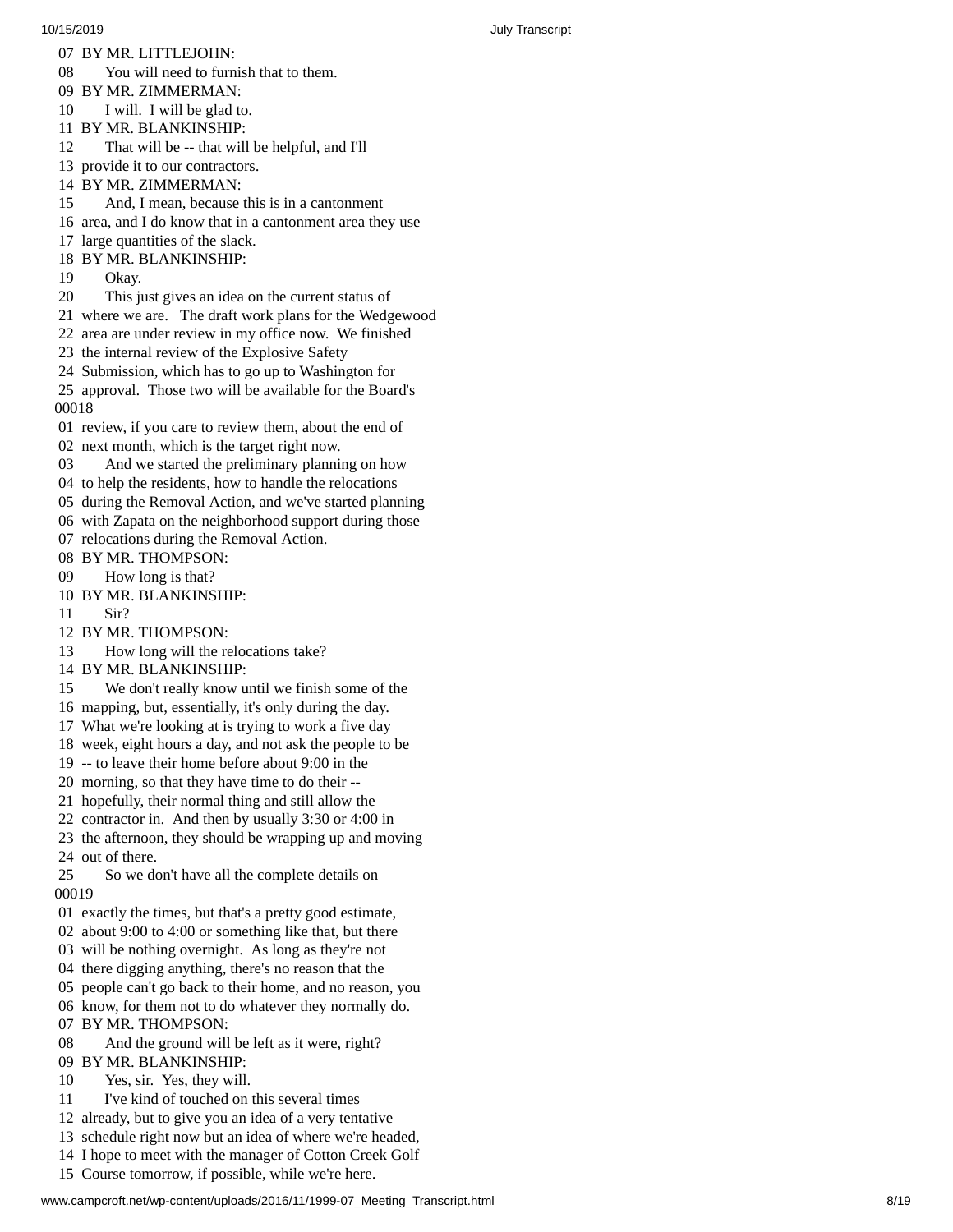1 6 The golf course, as you know, surrounds the 1 7 subdivision, and it will be impacted during the

18 removals. Part of the exclusion zone will extend out

19 into the golf course area, and so we'll need to work

20 with them to figure out how to keep the golf course 21 going and have people play around, essentially, where

22 we are and schedule that with them. So tomorrow,

23 hopefully, is a good time to sit down with them and

24 try to start the planning process on how to do that.

25 The next -- the next step in our process here is 00020

01 to mail an information package to the Wedgewood 02 residents.

03 Zapata is working on that now. Essentially it 04 will be a discussion of what we're doing, as much

05 information as we can give them about what's going to

0 6 go on, when it will happen to the best of our ability

07 and invite them to sit down with us individually and 08 discuss, you know, exactly in detail what we'll be

09 doing, when we'll be on their property, how long, what

10 -- what we'll provide for them, what location we'll

11 give them to go to or what we can make available to

12 make sure they are as comfortable as they can be.

13 If they are out of their homes, we will provide

14 a place for them. We don't have the details, but,

15 essentially, a motel room during the day for the tim e

16 they're out; and I think there's probably some

17 allowance for mileage and meals, as well. That's one

18 of the details that's still in the works, but before

19 we start anything, we tell them very clearly exactly 20 what's available to them.

21 The Explosive Safety Submission and the work 22 plan both should -- should be complete by the end of

23 July or first of August. Like I said, they'll be

24 available, if you'd like to look at them. They're

25 going to have them on record.

00021

01 We hope to meet with the property owners the 02 first week of August or at least start meeting with 03 them, if we can. We're really looking for their input 04 on how we can best provide them the service we need to 05 provide them, whether it's one-on-one or meeting in a 06 group or being available at some location. We will

07 talk to all of them before we start.

08 We'll hopefully start the geophysical mapping in 09 late August. It will be done within four weeks at the 10 most, so it's not a major effort, and then the plans

11 start for the intrusive work when we actually look to

1 2 start digging the anomalies is in October.

13 Hopefully, we will ---

14 BY MR. THOMPSON:

15 There's a question.

16 BY MR. BLANKINSHIP:

17 Yes, ma'am.

18 BY MS. STEWART:

19 Sir, I'm Beulah Stewart. Beulah Stewart.

20 BY MR. BLANKINSHIP:

21 Yes, ma'am.

22 BY MS. STEWART:

23 Homeowners in the Wedgewood area now back to the

24 mail Wedgewood information packet.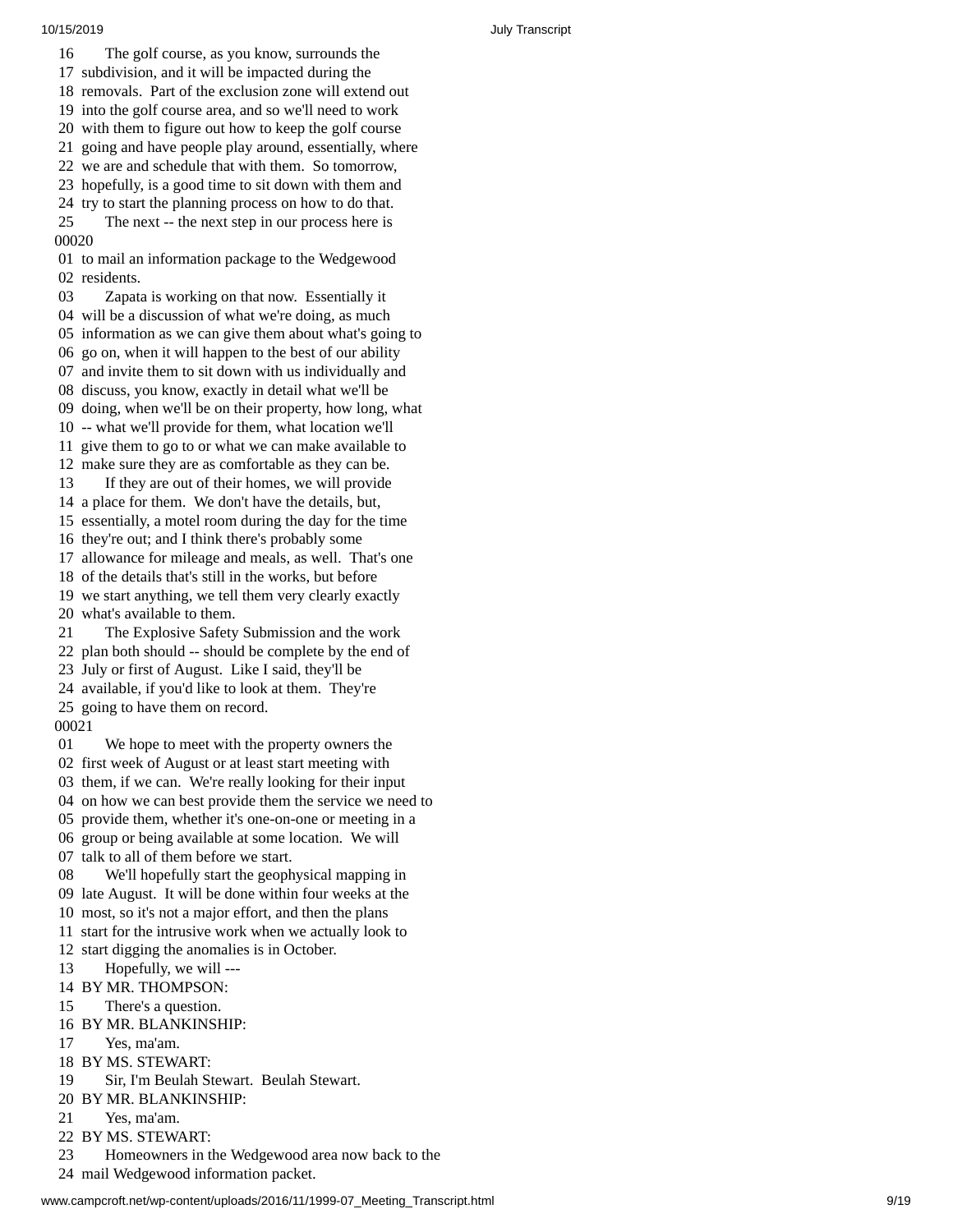2 5 B Y M R. B L A N K I N S H I P: 00022 01 Yes, ma'am. 02 BY MS. STEWART: 03 If the homeowners own a computer, can you get 04 into -- will they be able to get into that computer 05 and see this information, what you are organizing, 06 what you have organized so far and changing over from 07 one contract to the other? Is this information 08 available if the homeowner has a computer? 09 BY MR. BLANKINSHIP: 10 There -- there is some information on Camp 11 Croft. There is not a specific area that discusses 12 the Wedgewood area at this time. 13 We haven't -- haven't really -- really looked at 14 doing that, but we could. I mean, we have a couple of 1 5 web pages that we could add this type information to, 16 if that's something that -- that the Board and the 1 7 public feels would help. 18 BY MR. TRUELOVE: 19 I guess if you -- if the people think that's 20 useful, we could put it out on the web. We have a 21 couple of pages that have background information 22 already, and if we wanted to add a specific area of 23 Wedgewood, it wouldn't be a particular problem. 24 BY MS. STEWART: 25 Thanks. 00023 01 BY MR. TRUELOVE: 02 Would you -- I guess, we're looking for input ? 03 Would you think that would be useful? 04 BY MS. STEWART: 05 I think it would be very useful. 06 BY MR. TRUELOVE: 07 Okay. We'll take that and figure out the best 08 way to put it out there and try to get it out publicly 09 along with the information that we're sending out as 10 to where it is so it will filter back out. 11 We'll definitely announce it at the next RAB 12 meeting. That's a few months off, but we'll try to 13 get the word out ahead of that through the mail and 14 whatever else is available to let everyone know what 15 location it will be in. 16 BY MR. BLANKINSHIP: 17 Okay. We -- we hope to be complete within 18 Wedgewood by December of '99. The plan, just getting 19 into a little bit of future planning on my part, I 20 guess, before I finish that or about the time I 21 finishing up with Wedgewood, I plan for the contractor 22 to move to OOU11C and D. These other two areas that 2 3 we've added up here. 24 Before I finish those, then I would like to have 25 in place a contract to pick up as many additional 0 0 0 2 4 01 areas as I can next year, so we can just keep a 02 continuous flow; and those areas would be here, 03 essentially, right now, we have OOU3 and 11C and D 04 under contract. We still have work to do on OOU6 05 where we're looking for money for that now.

06 Our next step is OOU12A and 9G. Those two areas 07 are over adjacent to Dairy Ridge Road and are fairly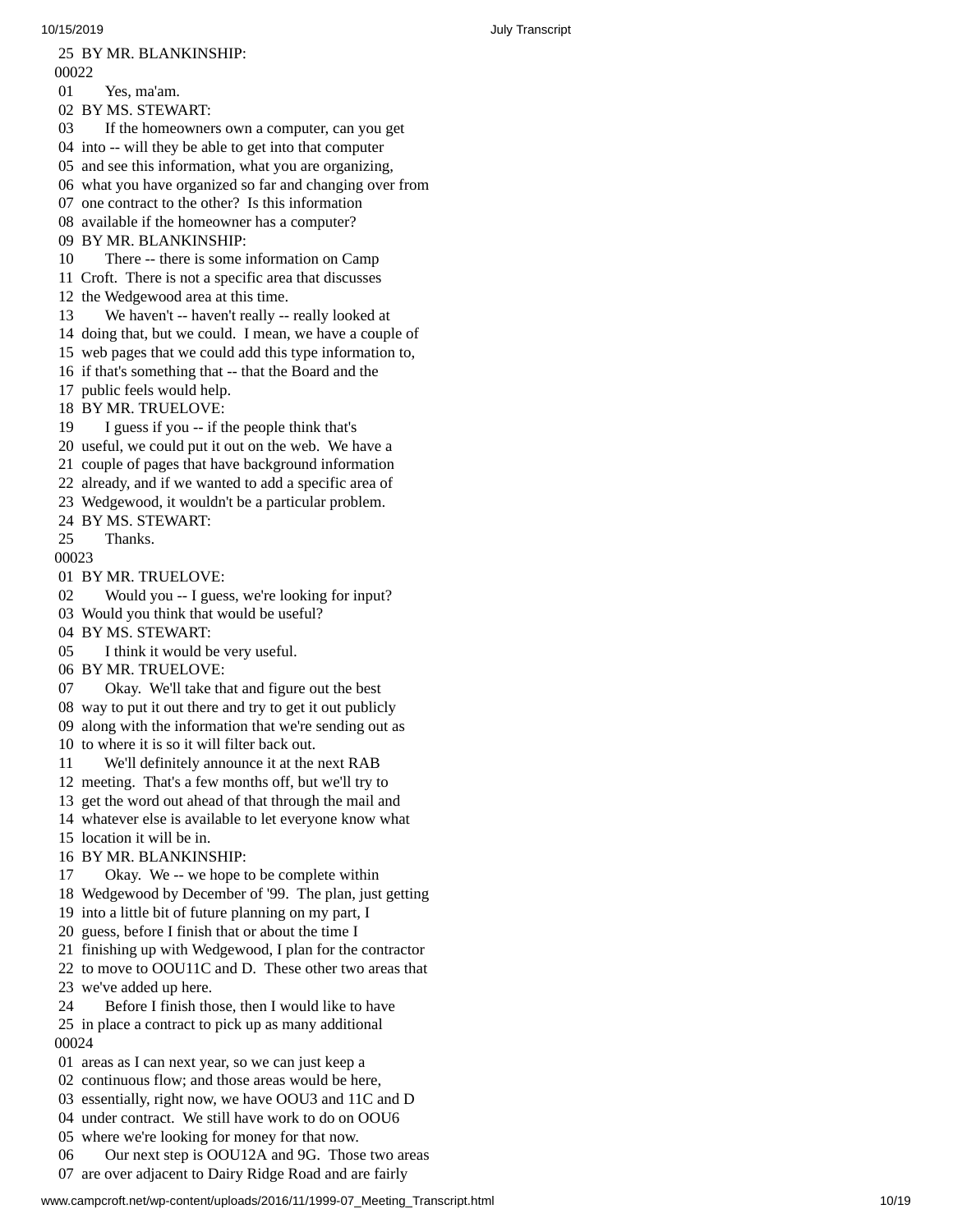- 08 near the populated areas. I know in 12A there's been
- 09 some timber cut and some work started in there. It
- 10 looks like that that may be a fairly -- a fairly good
- 11 area to develop in the near future, so that's what

12 sort of guided us to that.

- 13 After those two areas, we'll look at all the
- 14 remaining areas outside the park beginning in 2001 and
- 15 2002. Then all the areas inside the park, when we
- 16 finish outside, we move back inside the park to clear
- 17 those areas that haven't been cleared previously, and
- 18 I just crystal -- in my crystal ball, I said, that
- 19 should be around 2001 to 2003, somewhere in that time 0 f r a m e.
- 21 Yes, ma'am.
- 22 BY MS. NOGOSKY:
- 23 Yes. My name is Kathie Nogosky, and we have a 24 home that we've been trying to sell for about a year, 25 and just recently we had an interested buyer who has 0 0 2 5
- 01 backed away because of this whole project, and it has
- 02 been a burden on my husband and I who lives in
- 03 Charlotte during the week and he is home weekends. Is there any way to have someone maybe look at
- our property early on and get some letter of clearance or something so these potential buyers don't back off? BY MR. BLANKINSHIP:
- 08 We -- we don't really issue a letter of
- clearance until we've actually done a removal. Is
- your -- where is your home?
- BY MS. NOGOSKY:
- We're on 186 Wedgewood Place by that old tennis court.
- BY MR. BLANKINSHIP:
- Is that -- that's not ---
- I don't -- please, forgive me. I'm familiar
- with the little small circle that we call Wedgewood,
- just the little small circle.
- BY MS. NOGOSKY:
- The circle -- like if you look at Wedgewood
- Drive and Wedgewood Place as the letter P, ---
- BY MR. BLANKINSHIP:
- Uh-huh (affirmative response).
- BY MS. NOGOSKY:
- --- you come to the top of the straight part and
- turn to the right. We're the second house on the left.
- BY MR. BLANKINSHIP:
- Okay.
- BY MR. THOMPSON:
- It's in the circle.
- BY MS. NOGOSKY:
- On the upper -- probably. Probably, Yeah.
- BY MR. BLANKINSHIP:
- So that's inside the circle?
- BY MS. NOGOSKY:
- Well, we're actually on the golf course side.
- BY MR. BLANKINSHIP:
- Okay.
- BY MS. NOGOSKY:
- Not inside the circle.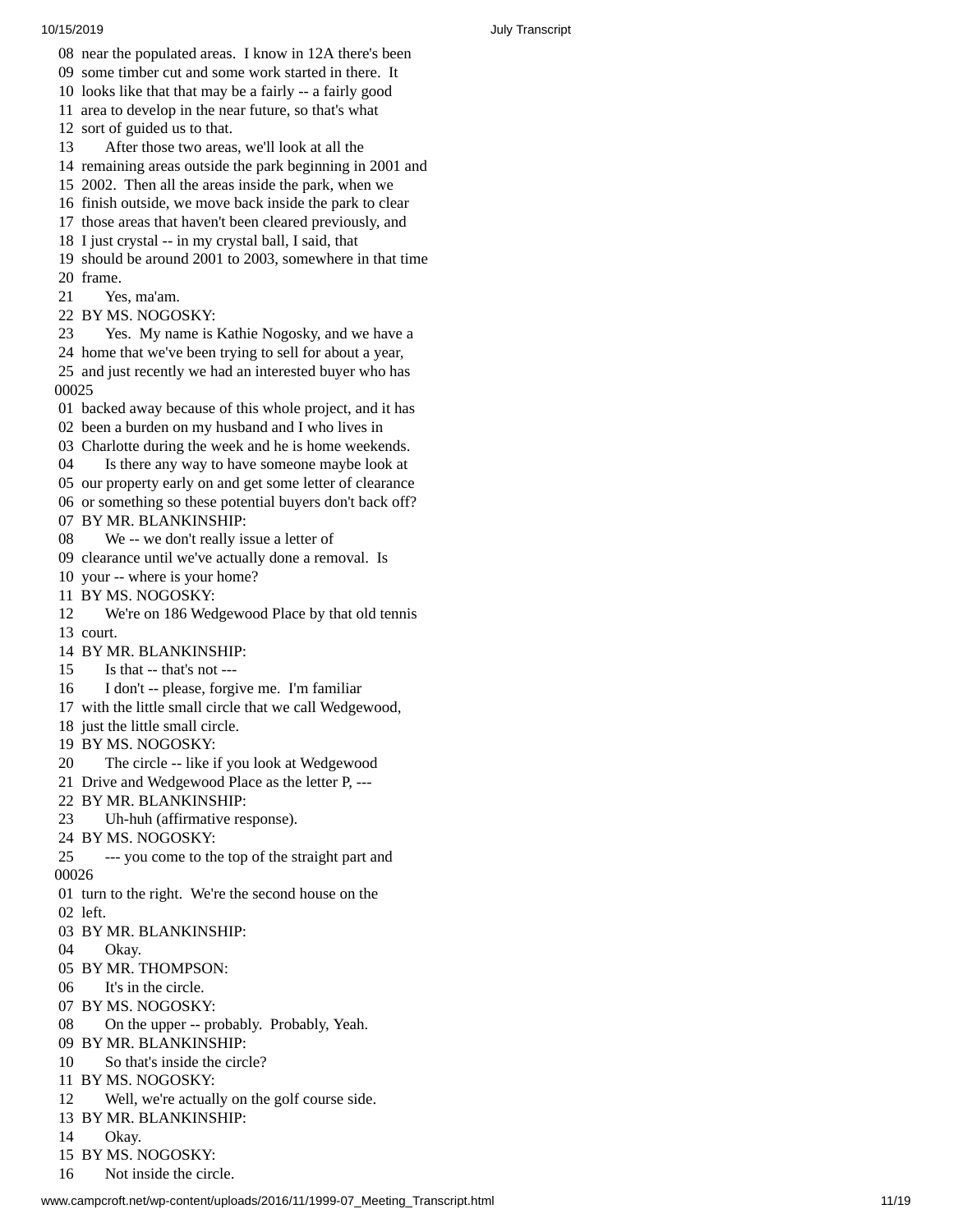17 BY MR. BLANKINSHIP:

18 That's -- that would be the area that we're

19 going to be cleaning as this next step goes into

- 20 effect.
- 21 BY MS. NOGOSKY:
- 22 With a December date, I mean, that's really
- 23 hurting us. Like I said, we had a buyer a couple of
- 24 weeks ago that just said they wanted to stay away from
- 25 that area because of all the publicity, and we've had 0 0 0 2 7
- 01 it on the market a year and this is really hurting us 02 a lot.
- 03 BY MR. BLANKINSHIP:
- 04 I can -- we can certainly ask that, you know,
- 05 that the contractor look at doing that one first.
- 06 What they're trying to do is each phase to minimize
- 07 the disruption, but I'll be glad to ask them to try to
- 08 phase that one earlier.
- 09 BY MS. NOGOSKY:
- 10 Okay.
- 11 BY MR. THOMPSON:
- 12 Will you take her name at the end of the
- 13 meeting, then?
- 14 BY MR. BLANKINSHIP:
- 15 Yes, sir, I sure will.
- 16 If you have your name, phone number and address,
- 17 I will forward that on to UXB and make sure that they
- 18 get in touch with you about ---
- 19 BY MS. NOGOSKY:
- 20 Okay.
- 21 BY MR. BLANKINS H I P:
- 22 --- when they plan to start.
- 23 BY MS. NOGOSKY:
- 24 All right. Thank you.
- 25 BY MR. BLANKINSHIP:
- 00028
- 01 Yes, sir.
- 02 BY MR. OSBORNE:
- 03 What happens if you can't get enough money after
- 04 Wedgewood and you don't have enough to finish it all
- 05 up, and then you end up like Dr. Lowry? It seems to
- 06 me that you would finish Dr. Lowry's before you'd
- 07 start something else.
- 08 BY MR. TRUELOV E:
- 09 That's what this shows right after we finish
- 10 this stuff up in the subdivision area, they're going
- 11 back to Dr. Lowry.
- 12 BY MR. OSBORN E:
- 13 "Pending funds," it says.
- 14 BY MR. TRUELOVE:
- 15 That's ---
- 16 BY MR. OSBORNE:
- 17 If there's no funds, then he's out the door
- 18 again.
- 19 BY MR. TRUELOVE:
- 20 Well, if there's no funds, then none of it gets
- 21 done.
- 22 BY MR. BLANKINSHIP:
- 23 That's right.
- 24 BY MR. OSBORNE:
- 25 Well, why are you starting Wedgewood when you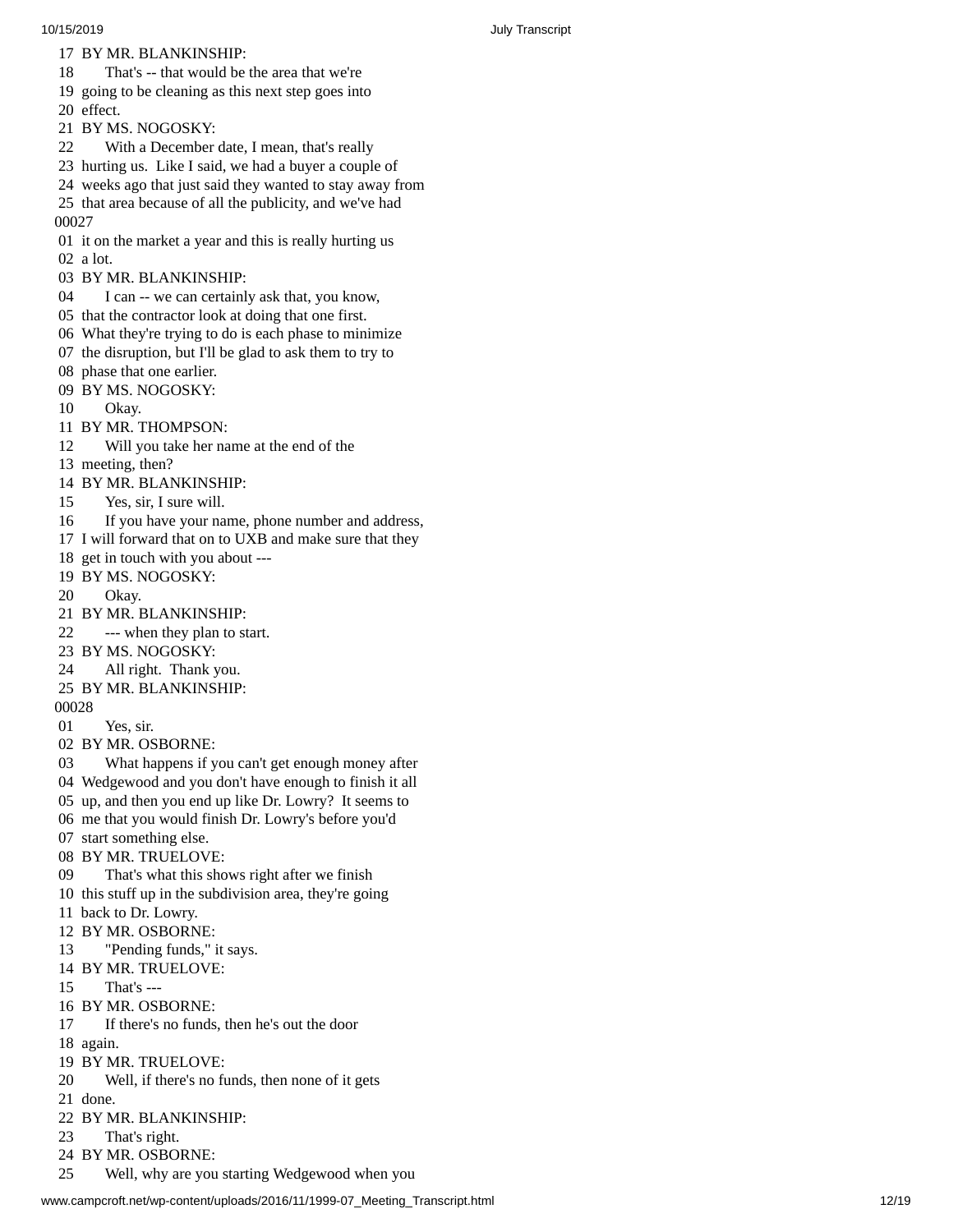0 0 0 2 9 01 haven't finished his? 02 BY MR. TRUELOVE: 03 Because we explained -- we've been through this 04 several times. We had to change contractors. We had 05 Dr. Lowry's cleared to the point that we felt we had 06 made it safer. We didn't have it completely cleared, 07 and Dr. Lowry is aware of that, and it restricted some 08 of his use for that area that we haven't got cleared, 09 but we freed up the majority of his area and cleaned 10 it up. 11 Based on the availability of funds, we felt it 1 2 was prudent to move up to the Wedgewood Subdivision 13 for the same facts that this lady is facing. She has 14 a home that she is trying to sell. That we needed to 15 get back into that area to do this clean up as soon as 16 we could, and this is as soon as the funds became 17 available, and as soon as we had Dr. Lowry's cleaned 18 up to the point that it was a point to where we could 1 9 stop it, we could move somewhere else. 20 We're not trying abandon Dr. Lowry. We're not 21 trying to get out of cleaning up the rest of the 22 project there. It's a matter of using what funds we 23 had available this year to get back into the Wedgewood 24 Subdivision and take care of that problem. 25 BY MR. ZIMMERMAN: 00030 01 And you will have more money coming, Mr. 02 Truelove. 03 BY MR. TRUELOVE: 04 Okay. 05 BY MR. ZIMMERMAN: 06 I promise you. 07 BY MR. TRUELOVE: 08 We'll use the money. 09 BY MR. ZIMMERMAN: 10 By the time General Lancaster and I get through 11 in about two more weeks, you're going to have plenty 12 of money. 13 BY DR. L O W RY: 14 Harold, I appreciate you taking up for me, but 15 -- really, but I do think it's important that they get 16 to the inhabited areas. There's very complicated 17 stuff left on mine, and I'm willing to wait, you know, 18 a few more months. 19 BY MR. OSBORNE: 20 Well, I agree with you, but we're back to the 21 same thing on Wedgewood. They were going to do it 22 four or five years ago, and they haven't done nothing. 23 BY MR. THOMPSON: 24 Harold, they're getting it done now. 25 BY DR. LOWRY: 00031 01 They're getting it done now. 02 BY MR. THOMPSON: 03 They're getting it done. 04 BY DR. LOWRY: 05 And I'm willing to wait, and I thank you for 06 mentioning it, but I really believe they'll get me 07 done and everything else. It's just a matter of 08 hanging in there longer.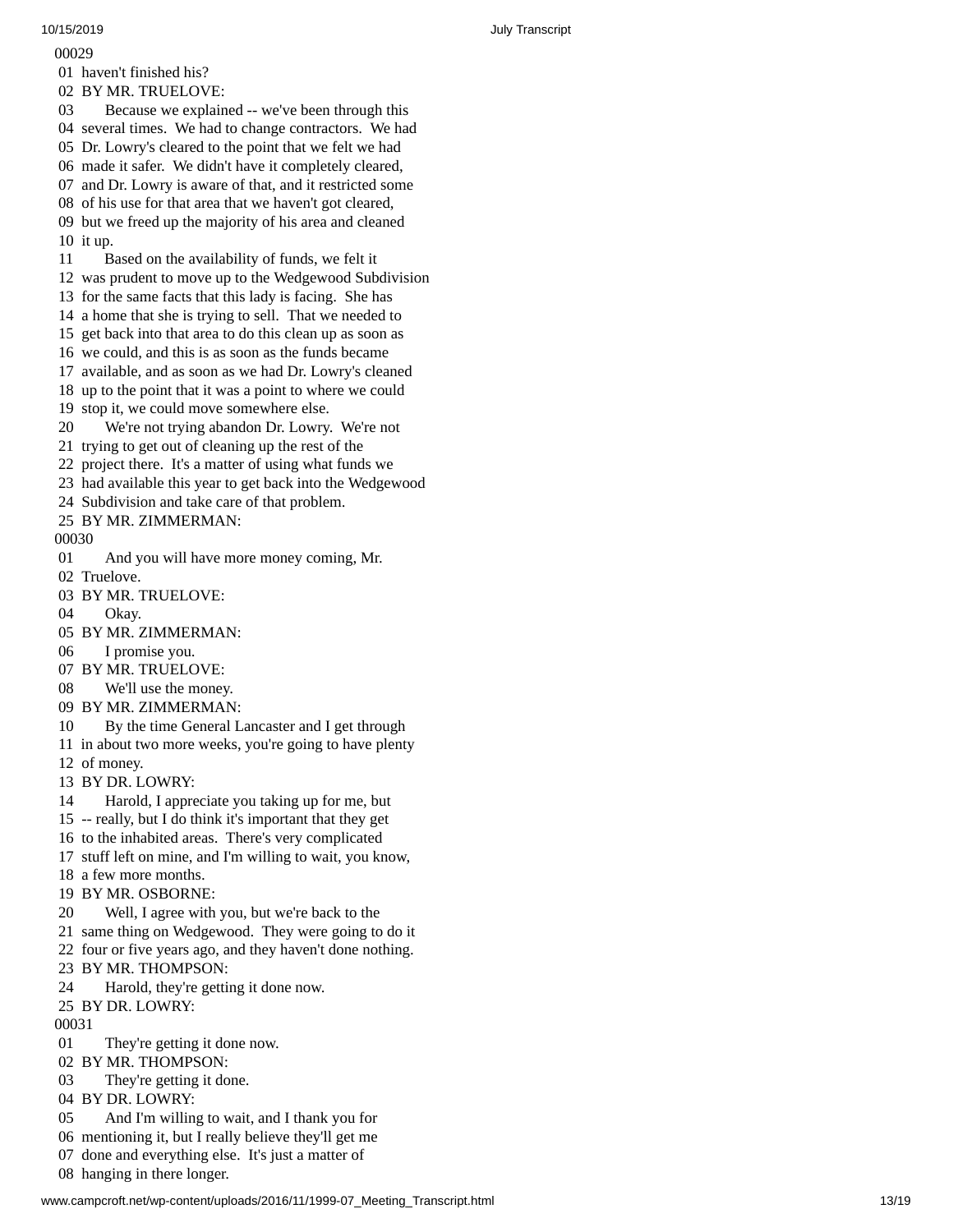10/15/2019 July Transcript 09 BY MR. BLANKINSHIP: 10 Well, that's really all I had. If there are any 11 questions or anything, we can go back over it and 12 clarify it or anything I could help with? 13 BY MR. ZIMMERMAN: 14 Well, just assume this lady, Karl, where her 15 house is located is right behind where the camp 16 observation post was on the higher ground, and right 17 behind that was a parade ground. 18 As you know many times out of there, they did --19 when the camp closed, they buried large amounts of 20 ordnance just right in that area, live ordnance and 21 dummy stuff, too, in a 378 area acre that's inside the 22 inner loop, as it's called. 23 BY MR. BLANKINSHI P: 24 Okay. 25 BY DR. POWELL: 00032 01 Karl. 02 BY MR. BLANKINSHIP: 03 Yes, sir. 04 BY DR. POWELL: 05 On OOU12, going beyond it. 06 BY MR. BLANKINSHIP: 07 Yes, sir. 08 BY DR. POWELL: 09 What did we find there that indicated something 10 ought to be done? 11 BY MR. BLANKINSHIP: 12 If memory serves, I believe we found some 2.36 13 rockets and some grenades, that being a bazooka. 14 BY DR. POWELL: 15 Okay. Is that in the park or just slightly out 16 of the park? 17 BY MR. BLANKINSHIP: 18 It's out of the park. 19 BY DR. POWELL: 20 You said there was some timber being cut? 21 BY MR. BLANKINSHIP: 22 Yes, sir. 23 BY DR. POWELL: 24 I think that's Hill Top acres, and it belongs to 25 a fellow named George Cohen, and he's getting ready to 0 0 0 3 3 01 build a house there. 02 BY MR. BLANKINSHIP: 03 Yes, that's what I thought. 04 BY DR. POWELL: 05 If he is going to start digging, he ought to 06 know what's there. 07 BY MR. SMITH: 08 He's already digging. 09 BY MR. MULLINAX: 10 He's already digging. 11 BY MR. SMITH: 12 He's already pulled up something. That's not 13 it, but he's talking about probably digging and 14 keeping it up. 15 BY DR. POW E L L: 16 Where is OOU12?

17 BY MR. MULLINAX: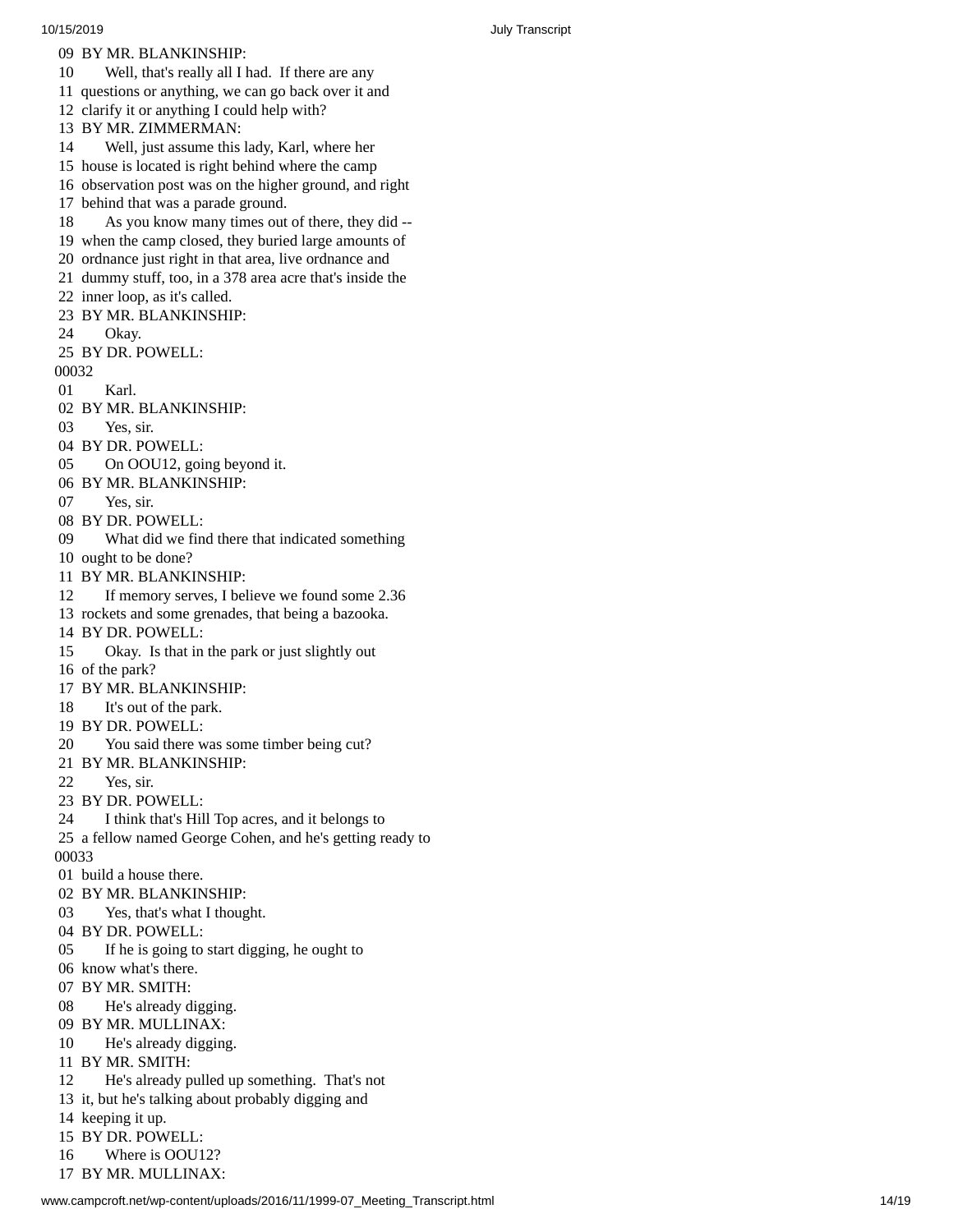10/15/2019 July Transcript 1 8 Isn't that Mr. Ramantanin's property? 19 BY MR. SMITH: 20 Mr. Ramantan i n. 21 BY DR. POWELL: 22 Point it out to me on there. 23 BY MR. BLANKINSHIP: 24 This is Dairy Ridge. 25 BY DR. POWELL: 00034 01 Okay. 02 BY MR. BLANKINSHIP: 03 That's actually --- 04 BY DR. POWELL: 05 That's not it. What I'm talking about is 06 further down the road. That's not it. 07 BY MR. BLANKINSHIP: 08 Anything else? 09 (NO RESPONSE) 10 BY MR. BLANKINSHIP: 11 All right. Thank you. 12 BY MR. THOMPSON: 13 Thank you. Jim, do you have anything? 14 BY MR. TRUELOVE: 15 I don't have anythin g. 16 BY MR. THOMPSON: 17 Well, this is going to be a short meeting. 18 I've got two items that I'd like to bring up. 19 First of all, they're meeting supposedly in the 20 morning sometime with the people at Cotton Creek. Is 21 there anyone on the Board that could meet with them in 22 the morning? 2 3 Anybody? 24 BY MR. GEORGE MULLINAX: 25 Where's the office? 00035 01 BY MR. THOMPSON: 02 Where are you going to meet? At the club? 03 BY MR. TRUELOVE: 04 We haven't got in touch with them yet. That's 05 what I was expecting to hear. We just go out there 06 and meet with them. 07 BY MR. THOMPSO N: 08 George is. Are you going to take the phone 09 number? 10 BY MR. GEORGE MULLINAX: 11 If I can make it. 12 BY MR. THOMPSON: 13 Are you going to take the phone number? 14 BY MR. TRUELOVE: 15 I'll get it. 16 BY MR. THOMPSON: 17 The other item of business that we have is 18 attendance. I'd like to recommend to the Board that 19 we remove one of our members from the Board who has 20 missed four meetings in a row already and that's Mr. 21 McIntyre. Do we have a motion that we do that? 22 BY MR. MULLINAX: 23 Motion. 24 BY MR. SMITH: 25 Motion.

00036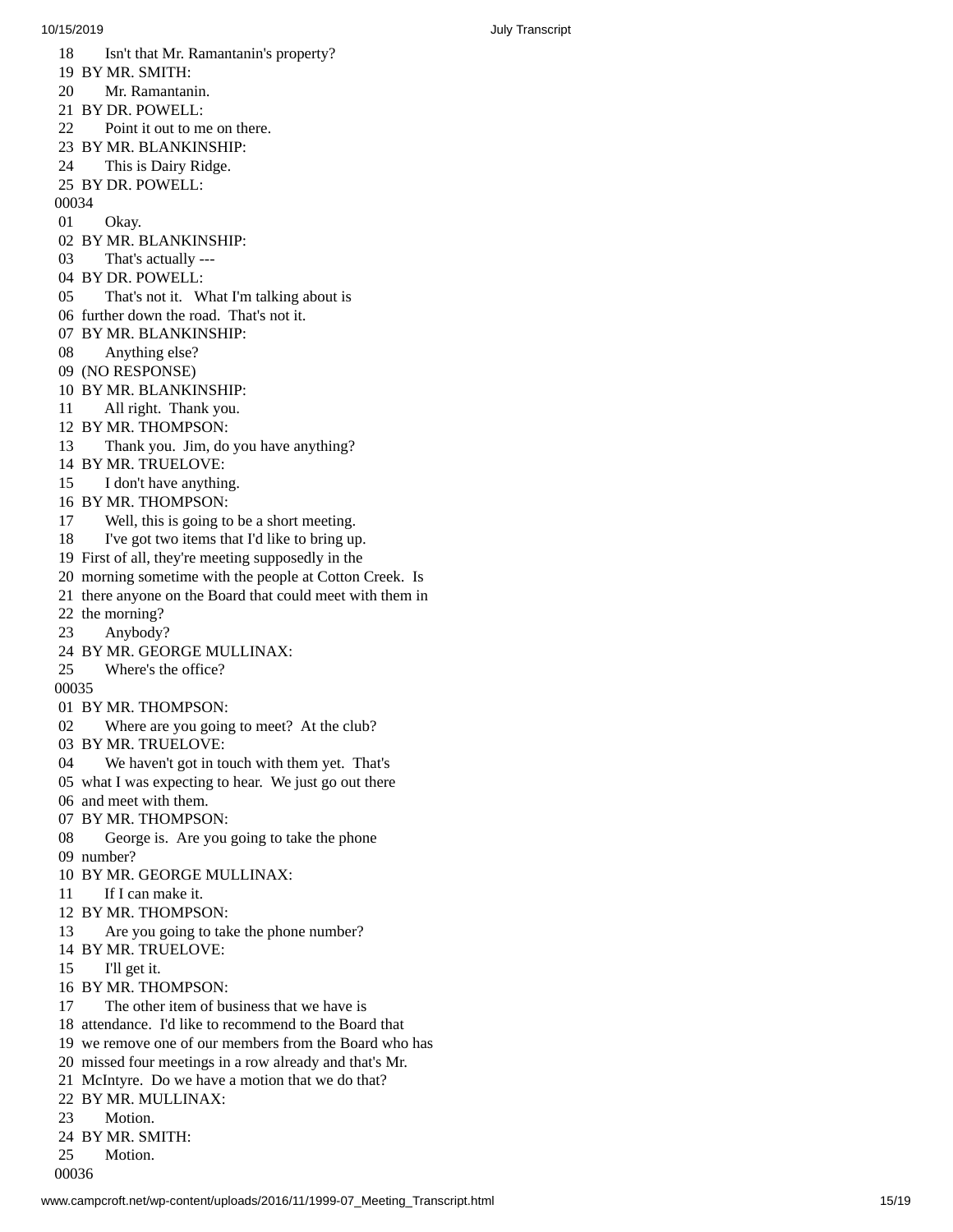01 BY DR. LOWRY: 02 Motion seconded. BY MR. THOMPSON: 04 Motion has been made and seconded. All those in 05 favor signify by saying Aye. (ALL RESPOND) BY MR. THOMPSON: Oppose? (NO RESPONSE) BY MR. THOMPSON: So carried. 12 Is there any new business to come before the 13 Board? 14 BY MR. PERRY: 15 Mr. Chairman, I'd like to let the Board know 16 that the State Park is fenced off, the 44 acres, and 17 there are signs all the way around. 18 The State Park is fenced off, the 44 acres with 19 signs, and we signed all the way around the 44 acres. BY DR. POWELL: Is that OOU11B, Perry? OOU11B? BY MR. THOMPSON: Right there. BY MR. PERRY: I think it's OOU2. BY DR. POWELL: Right here is what you're talking about? BY MR. PERRY: I believe it's two, Bob. BY MR. BLANKINSHIP: I think it is part of OOU2. BY DR. POWELL: Is it down in here somewhere? BY MR. THOMPSON: It's in the park. BY DR. POWELL: Okay. It's right here. BY MR. THOMPSON: It's in the park. BY DR. POWELL: It's the corner of this area here. I gotcha. BY DR. LOWRY: Did the park ever put out the signs that we were going to have it on both sides of the horse trails and other areas? BY MR. PERRY: Yes, we put signs on all the entrances of the horse trails and a big sign at the main entrance of the park. BY DR. LOWRY: Is the one at the main entrance one that you can read or is one of those that you got --- BY MR. PERRY: Yes, it is a whole lot bigger that that one there. BY DR. LOWRY: So you have put up a sign along the horse trails on both sides and around other areas that people shouldn't go to?

www.campcroft.net/wp-content/uploads/2016/11/1999-07 Meeting Transcript.html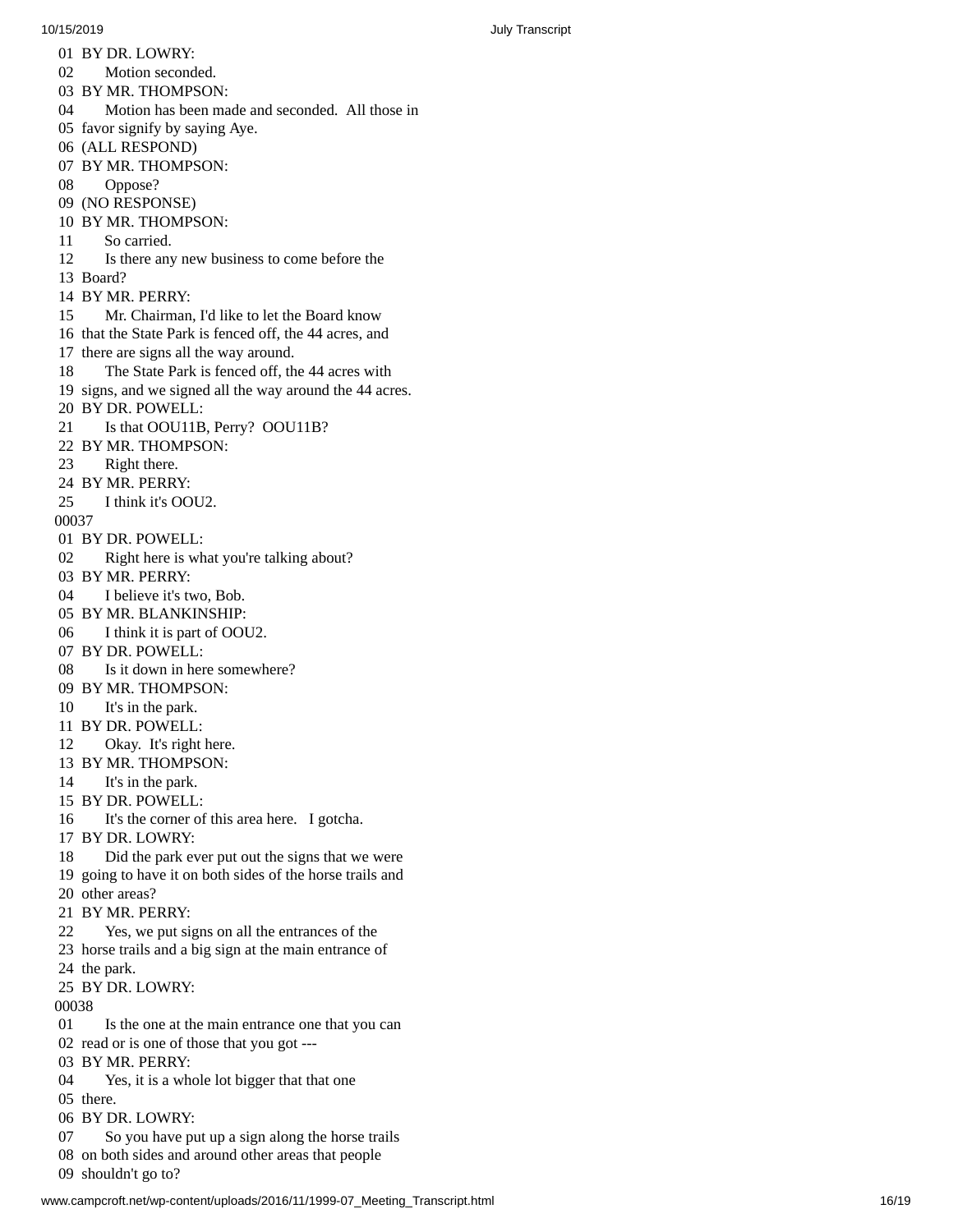10 BY MR. PERRY:

10/15/2019 July Transcript

11 Yes. 12 BY DR. LOWRY: 13 Good. 14 BY MR. THOMP S O N: 15 Is there any other new business to come before 16 the Board? 17 (NO RESPONSE) 18 BY MR. THOMPSON: 19 Any old business to come before the Board? 2 0 B Y D R. L O W RY: 21 Motion to adjourn. 22 BY MR. THOMPSON: 23 Motion has been made to adjourn. Do we have a 24 second? 25 BY MR. LITTLEJOHN: 00039 01 Second. 02 BY MR. THOMPSON: 03 All those in favor, signify by saying Aye. 04 (ALL RESPOND) 05 BY MR. THOMPSON: 06 Opposed? 07 (NO RESPONSE) 08 (OFF THE RECORD 09 BY MR. THOMPSON: 10 Thank you, Dr. Lowry, for getting us adjourned, 11 but I do have one piece of unfinished business. At 12 the end of the last Board meeting we were very much 13 concerned about some of the things that we heard were 14 going on in the areas, and we have written letters to 15 -- as you all have seen the letters that were written 16 to our congressmen and armed services committee and a 17 bunch of people in Washington to see if they knew what 18 was going on over here, and we have written letters to 19 them, but we have not received any responses yet. So 20 we're waiting on responses to come back before we say 21 anything. 22 BY MR. TRUELOVE: 23 Jim, for the people that weren't here the last 24 meeting, you might want to elaborate a little bit 25 about some -- or just enough to say what it was that 00040 01 was brought up. 02 BY MR. THOMPSON: 03 Okay. Well, several of the attendees brought up 04 the fact that there were helicopters flying over with 05 pods on them and all this and they were coming from 06 the National Guard units and all that. 07 So what we did, we took the liberty to write 08 letters to the federal government to find out what is 09 going on. We want to know. The Corps of Engineers 10 doesn't know. We don't know. So we want to see if we 11 can't find out what is going on, but we have not heard 12 a response from anybody, yet, so that's what we're 13 waiting to hear. 14 Yes, sir. 15 BY GENTLEMEN IN AUDIENCE: 16 Would you all mind speaking up? We can't hear 17 you.

18 BY MR. THOMPSON: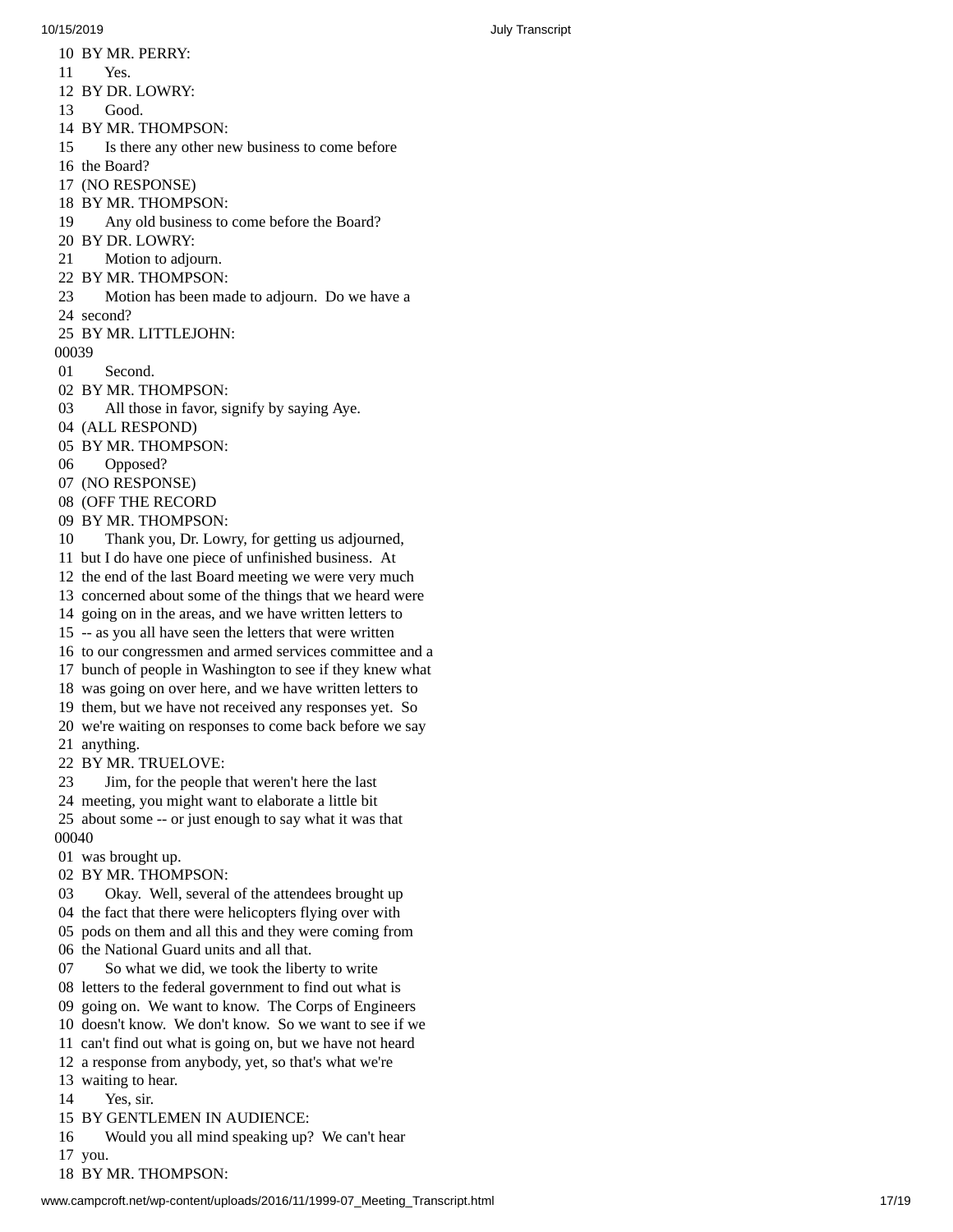1 9 We -- at the last meeting, you remember they 20 talked about the helicopters flying over with the pods 21 on them and all that? Well, we wrote a few people in 22 Washington to find out what it really was, and we 23 haven't heard from them yet. We're waiting to hear. 24 Jim, you haven't found out anything, have you? 25 BY MR. TRUELOVE: 00041 01 No. 02 BY MR. OSBORNE: 03 And in relation to that, what we did, we called 04 the control tower out at GSP. "We don't know nothing 05 about it." 0 6 Then we called the one down at Anderson. "No, 07 we don't know nothing about it." 08 BY MR. THOMPSON: 09 They're in the minutes from the last meeting. 10 BY MR. OSBORNE: 11 Yes. 12 BY MR. THOMPSON: 13 All right. Make the motion again. 14 BY DR. LOWRY: 15 Motion to adjourn. 16 BY MR. LITTLEJOHN: 17 I second. 18 BY DR. POWELL: 19 Jim, when is the next meeting? 20 BY MR. THOMPSON: 21 The meeting is the second Tuesday in Octobe r. 22 (MEETING CONCLUDED AT 7:45 P.M.) 00042 01 STATE OF SOUTH CAROLINA ) 01 ) CERTIFICATE 02 COUNTY OF SPARTANBURG ) 02<br>03<br>04<br>05 This is to certify that the within meeting was 06 taken on the 13th day of July, 1999; 07 That the foregoing is an accurate transcript of 08 the meeting; 09 That copies of all exhibits, if any, entered 10 herein are attached hereto and made a part of this 11 record; 12 That the undersigned court reporter, a Notary 13 Public for the State of South Carolina, is not an 14 employee or relative of any of the parties, counsel o r 15 witness and is in no manner interested in the outcome 16 of this action. 17 IN WITNESS WHEREOF, I have hereunto set my Hand 18 and Seal at Spartanburg, South Carolina, this 21st day 19 of July, 1999.  $20$ <br>  $20$ <br>  $21$ <br>  $21$ <br>  $22$ 22 Notary Public for South Carolina 23 Commission Expires: 3/24/07

23<br>24